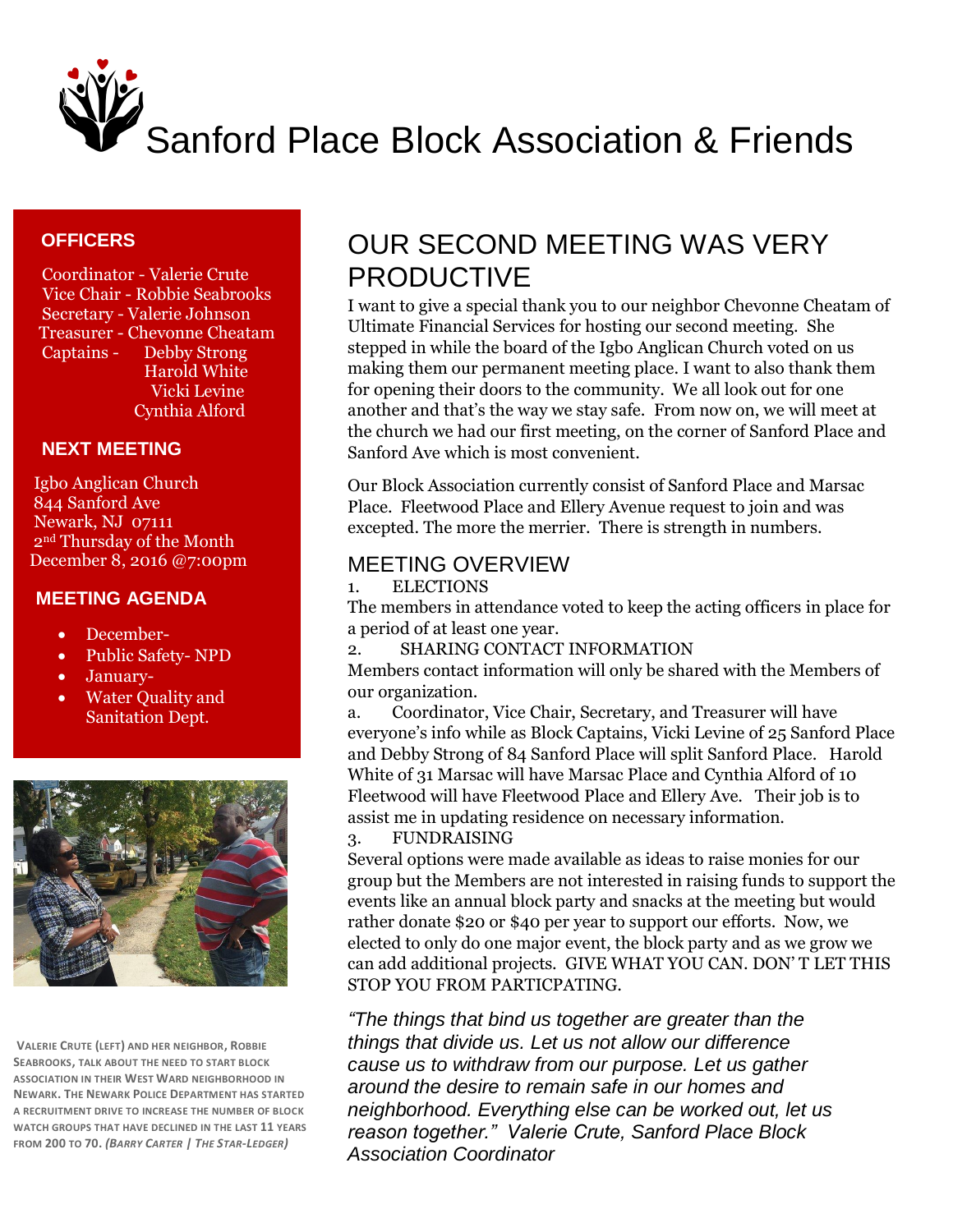



# *From the desk of Senator Ronald Rice*

I would like to thank everyone for voting. We did well in NJ. In case you are fearful about our new President Elect Donald Trump's plan for NJ, we will work diligently in making sure that we at the local government will represent your needs for a better City, State, and Country in the coming years.

Do feel free to stop by my office M-F, 9-5, 1044 South Orange Ave Newark, NJ 07106 or call 973-371-5665

THANKS SENATOR FOR YOUR SUPPORT

#### I would The The Senators Corner The Senators Corner *From Mayor Ras Baraka Clergy Affairs Meeting 11/18/16*

WORK BUY LIVE The Mayors Heart

- Newark One Stop Career Center Candidates can't pass the Test of Adult 1. Literacy Campaign – Start a reading program in your community. 60% of Basic Education (TABE) that's why they can't get the jobs. Thus, Companies prefer to go to Craig's List rather than go to One Stop Newark
- **Figure 2.** The Mayor is asking the 30 Large Corporations in Newark to:

a. Hire 10 Newark residents per year.

b. Increase the Procurement rate from 3% to 10% helping small businesses grow in Newark.

c. Have their employees live in Newark.

3. Public Safety- Residents look out for hotspots of crime in our area and report it to the police. Do not engage.



# *From the desk of Councilman Joe McCallum*

I would like to thank the West Ward Seniors for participating in the First Fall Senior Ball. You made it a success and we look forward to seeing you again next year.

If you know a needy family in the West Ward, turkey's will be made available to them on Tuesday November 22, 2016. What we are asking for is their name, address, phone number please call me at 973-733-6427.

We will announce the West Ward Toy Drive soon. Last year we had 1500 toys for needy children and are looking to match that this year.

I will continue to monitor the traffic situation with the Police and Engineering to see what the next steps are. Thank You